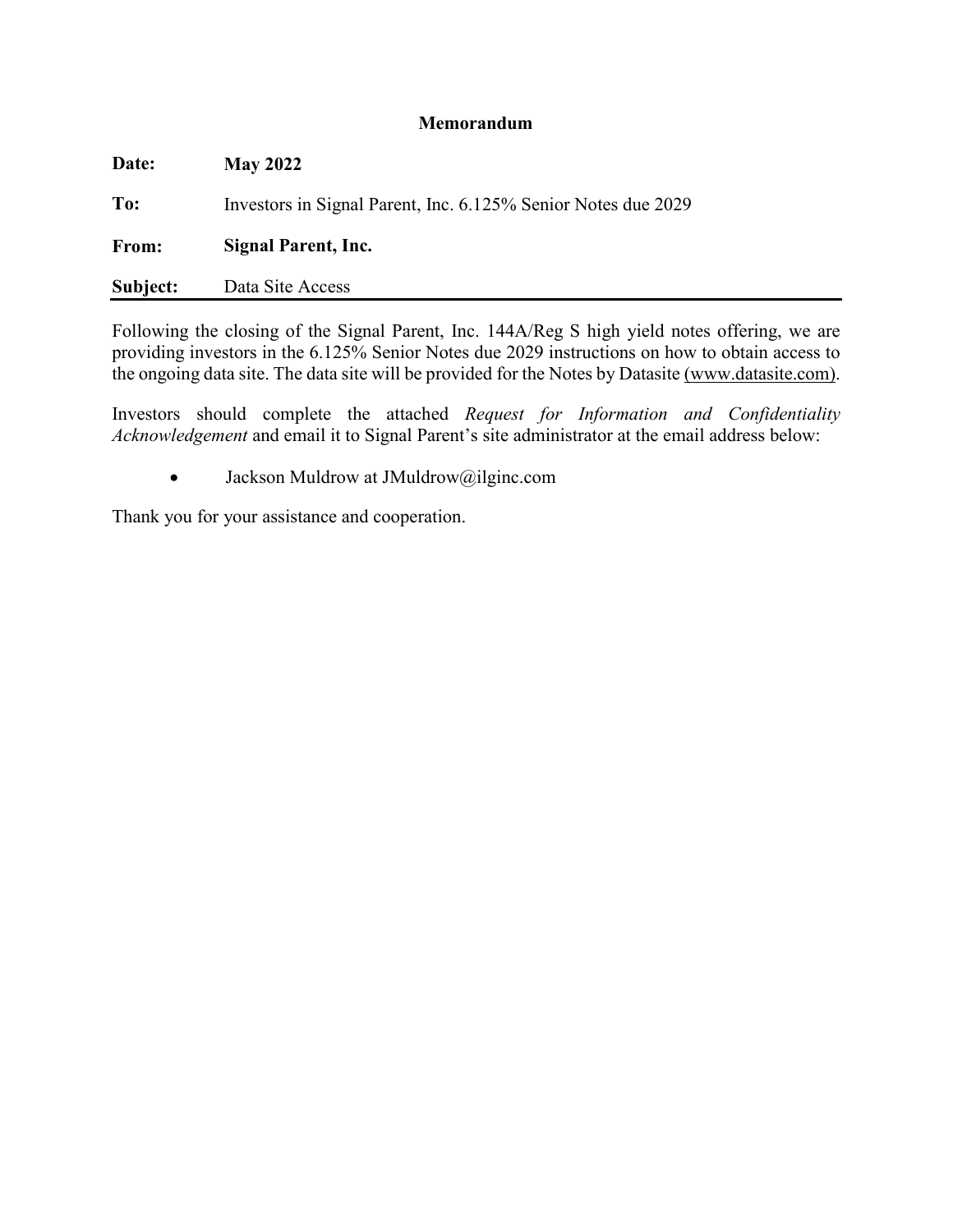## **Signal Parent, Inc. Request for Information and Confidentiality Agreement**

## **May 2021**

The undersigned hereby requests access to the information *(*"*Information*"*)* contained on the Datasite (www.datasite.com) confidential data site (the "*Data Site*"*)* of Signal Parent, Inc. (the "*Issuer*"*)* pursuant to the terms of (i) the Indenture (the "*Senior Notes Indenture*"*),* dated as of April 1, 2021, among Signal Parent, Inc. and Wilmington Trust, National Association, as trustee*,* relating to the 6.125% Senior Notes due 2029 (the "*Notes*"*).* In connection with such request, the undersigned does hereby certify that it is:

[ ] a holder of the Notes;

[] a prospective investor that is an eligible purchaser of the Notes;

[] a securities analyst providing analysis of investment in the Notes; or

[ ] a market making financial institution in the Notes, (collectively, "*Eligible Participants*"*).*

The undersigned agrees: (a) except to the extent otherwise required by law, to keep confidential and not to disclose or reveal the Information obtained pursuant to accessing this site or otherwise to any person other than those of its representatives: (i) who are actively and directly involved with the Indentures, and (ii) whom the undersigned will cause to observe the terms of this request for information and confidentiality acknowledgment, (b) not to use information acquired pursuant to accessing this site for any purpose other than the undersigned's evaluation of its investment in the Issuer and (c) except as required by law, not to disclose to any person (other than those of the undersigned's representatives who are actively and directly participating involved in the Indentures or who otherwise need to know the information for the purpose of evaluating its investment and whom the undersigned will cause to observe the terms of this confidentiality acknowledgment) any information about the Issuer, or the terms or conditions or any other facts relating thereto. In the event that the undersigned or any of its representatives are required by law to disclose any information about the Issuer, the undersigned agrees that it will provide the Issuer with advance written notice of such request or requirement in order to enable the Issuer to seek an appropriate protective order or other remedy (and if the Issuer seeks such an order, the undersigned will provide such cooperation as the Issuer shall request), to consult with the undersigned with respect to the undersigned taking steps to resist or narrow the scope of such request or legal process.

This request for information and confidentiality acknowledgment shall be governed by, and construed in accordance with, the laws of the State of New York without regard to any conflict of laws principles thereof. Any action brought in connection with this request for information shall be brought in the federal or state courts located in the Borough of Manhattan in the City of New York, and the undersigned hereby irrevocably consents to the jurisdiction of such courts and waives any objections as to venue or inconvenient forum.